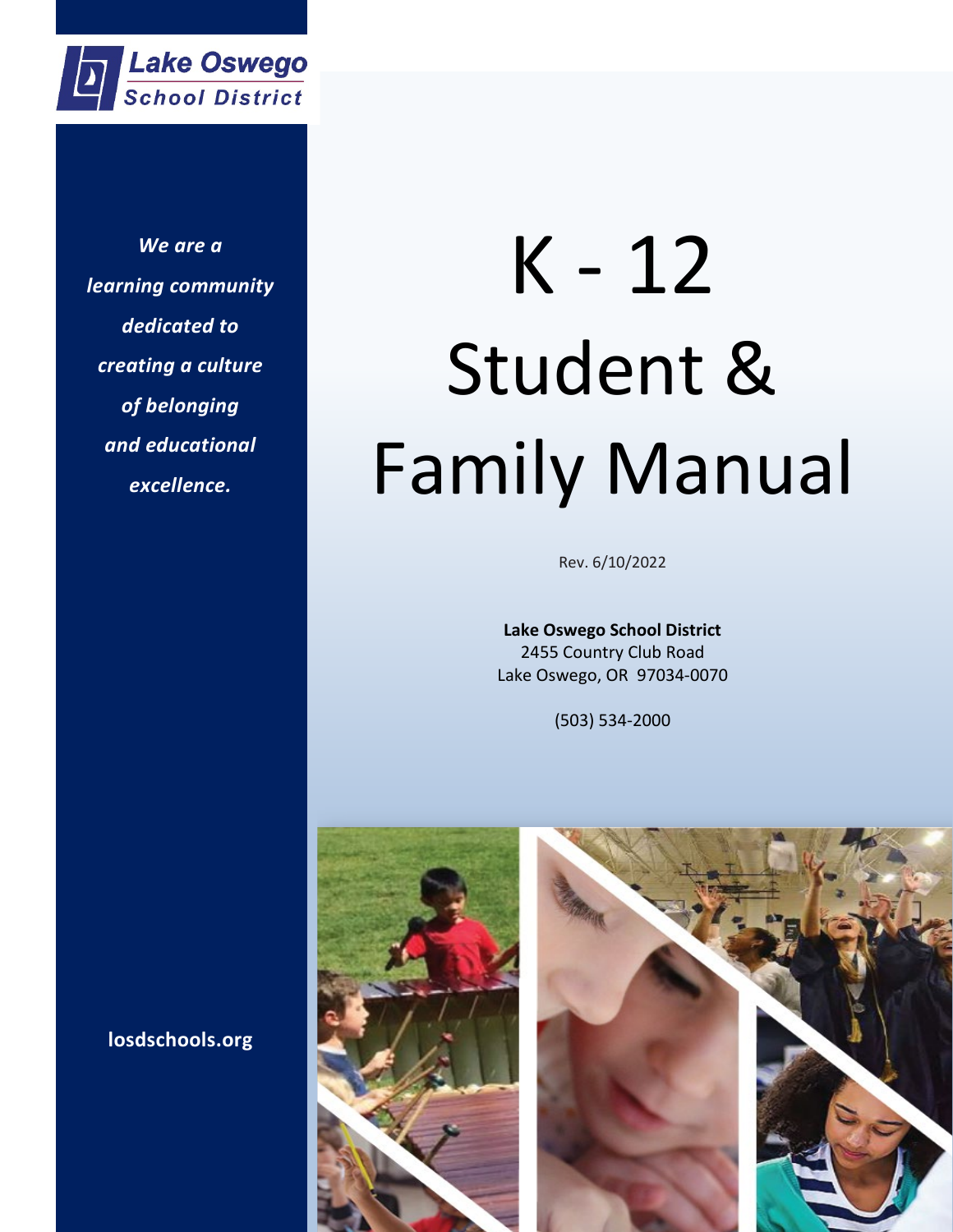**LOSD Equity Statement:** In alignment with the [The LOSD](https://docs.google.com/viewerng/viewer?url=https%3A%2F%2Fwww.losdschools.org%2F%2Fcms%2Flib%2FOR01813384%2FCentricity%2FDomain%2F1783%2FGCCB_GDCB_IKAAA%206-2019.pdf&urp=gmail_link) Equity Policy, we are committed to equity, access, inclusion, embracing diversity, and the success of each and every student. We strive for an inclusive and barrierfree environment, with practices that ensure that each and every person has meaningful access to a high-quality education and opportunities to thrive. We align with the commitments in the LOSD Equity Policy by using the following guiding questions.

**Guiding Questions** *When making decisions and taking action, we apply the following questions:*

- 1. How does this decision align with our mission to create an inclusive, safe learning community with challenging opportunities that develop lifelong learners and contributing world citizens? How does this decision support our strategic priorities of 1) diversity, equity, inclusion; 2) college and career success; 3) facilities and infrastructure; 4) communications and community relations?
- 2. Who does it impact? For example, who are the socioeconomic, racial, ethnic, ability, disability, gender identity, sexual orientation groups affected by this practice or decision? What are the potential impacts on these students, staff, families, community members? Who has opportunities and who does not?
- 3. Does this policy, program, practice or decision ignore, worsen or disrupt existing disparities and opportunity gaps? Does it produce other unintended consequences?
- 4. How does this decision contribute to a sense of inclusiveness and belonging for all, prioritizing students and families who have been historically underrepresented or marginalized?
- 5. How will we follow up to ensure this decision has met its intended outcomes? How will we measure success?

American Disabilities Act and Section 504 Coordinator: Scott Schinderle, Executive Director of Student Services, 503-534-2359.

District Title IX Coordinator: Lou Bailey, Executive Director, Secondary Schools / District Title IX Coordinator, baileyl@loswego.k12.or.us, 503-534-2305, 2455 Country Club Road, PO Box 70, Lake Oswego, OR 97034.

LOSD related Board policies: Nondiscrimination, Sexual Harassment, Sexual Harassment Complaint Procedure, Federal Law (Title IX) Sexual Harassment Complaint Procedure. Go to the LOSD website to view School Board policies: [LOSD Policies.](https://policy.osba.org/loswego/) Use the Policy Search button to find the policy you are looking for.

All materials used to train Title IX personnel (including Title IX Coordinators, Investigators, Decision-Makers, Appeals Decision-Makers, and Informal Process Facilitators): [2020 ODE Title IX Training](https://drive.google.com/file/d/1uds7H84qCWTmzsNyefvc17Wi0Q_BAAyd/view?usp=sharing)

For prompt and equitable resolution of student and employee complaints alleging discrimination based on sex or disability, please refer to Administrative Regulation AC. For information on harassment complaint procedures, refer to Administrative Regulations GBN/JBA, GBNA or JFC.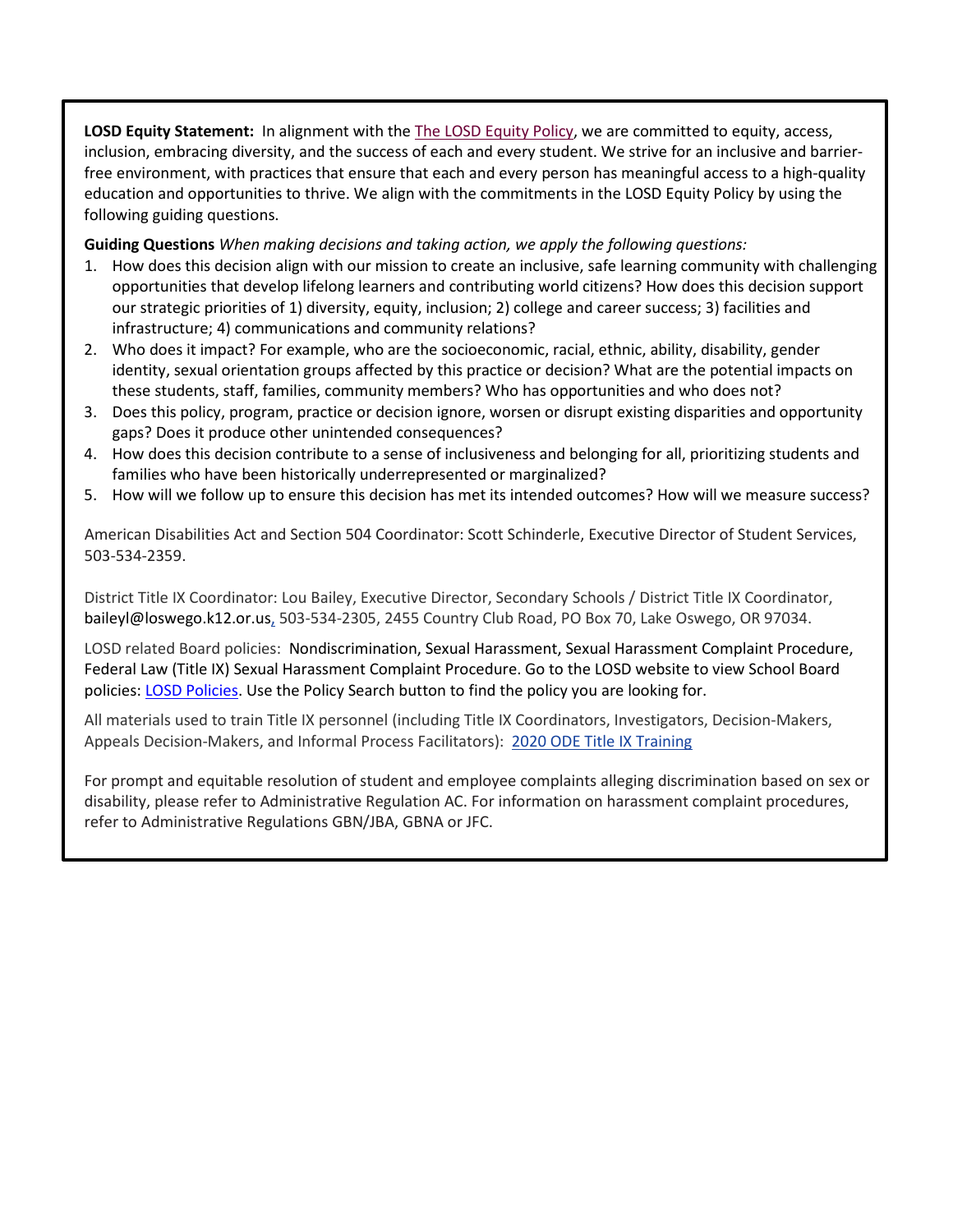The Lake Oswego schools are committed to providing a quality education that prepares all students for a successful future. Our goal is to create a welcoming and safe environment at all of our schools as we work to support continued student growth and success.

This manual is created to provide you with important information about our schools and operations. We also invite you to visit our individual school and District websites for more in-depth information on topics such as events specific to your home school, Community School offerings, Extended Care Program, School Board meetings and policies, and District Calendar.

# **School Board Members**

The Lake Oswego School Board is the elected governing body of the school district. Its five volunteer members serve four-year terms and are charged with the following responsibilities:

- School board members make the decisions and establish the policies charting the direction of our schools.
- **They represent the Lake Oswego community by providing local control and instilling community priorities** in our public schools.
- They are charged with establishing and overseeing the administration of an \$80 million budget each year.
- They serve as the board of directors for an institution with 7,000 students and 750 employees.
- They have the ultimate responsibility for the successful education of our children.

For the School Board Members roster, please visit the LOSD website [here.](https://www.losdschools.org/domain/37)

#### **Philosophy**

The philosophy of education of the Lake Oswego School District (LOSD) is to recognize a balance between the dignity and individuality of students and the responsibility which students bear for their own conduct in relation to the rights of others. Inherent in this balance is the need for students to fulfill their responsibilities for their personal development, to other students as members of the group, and to the school community in general. It requires further, that responsible action be taken to protect students from situations that may be disruptive of the educational process, potentially dangerous to an individual's mental or physical well-being, or destructive of school property.

The School District is required by State statute to inform students and families about policies and practices that govern student conduct, student records, alternative education, and other programs and services. It is imperative that students and parents read this manual and become familiar with the policies and practices. If you have any questions regarding information contained in this manual, please contact your (child's) principal, the Executive Director of Secondary Programs, or the Executive Director of Elementary Programs at 503-534-2000.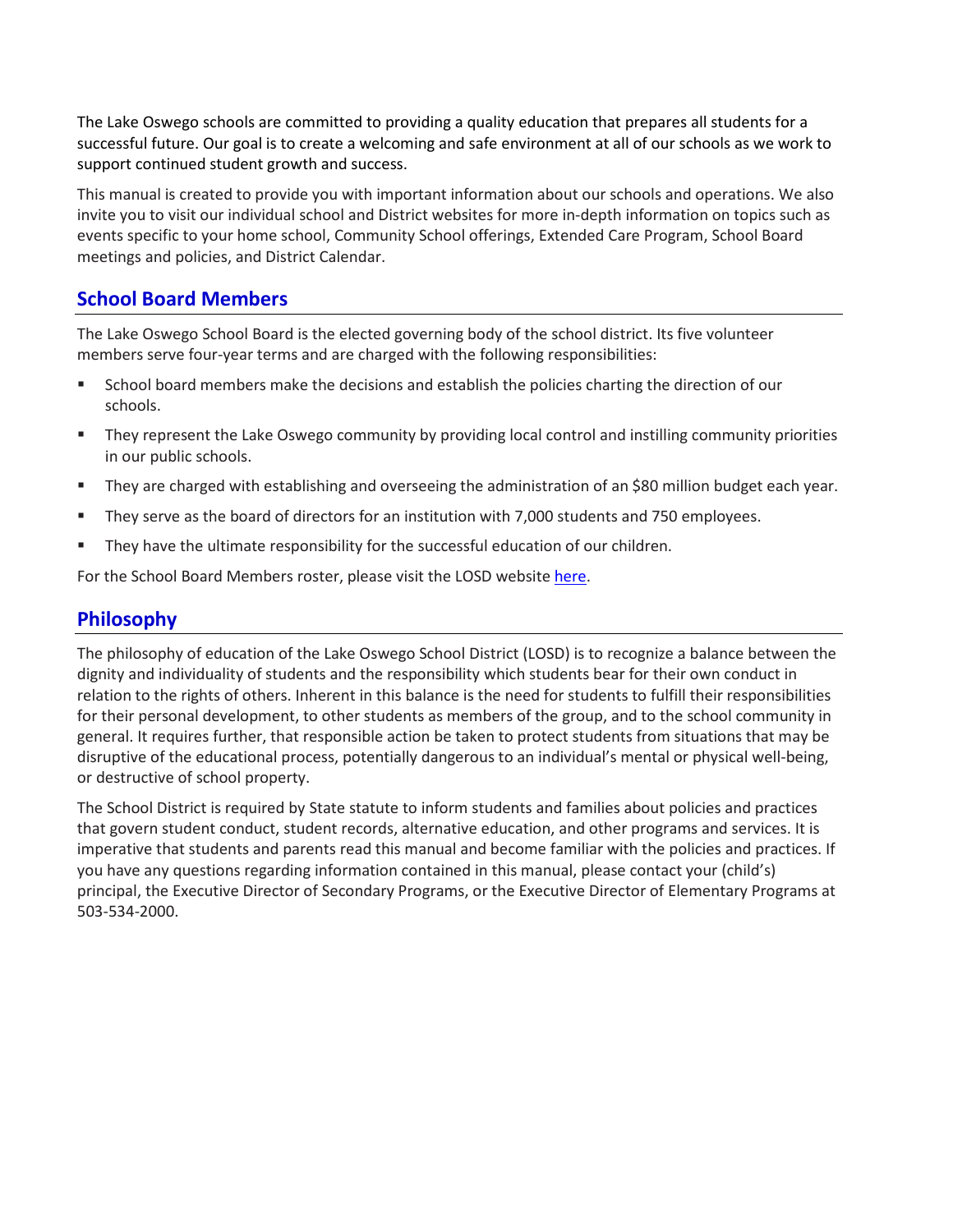# **Table of Contents**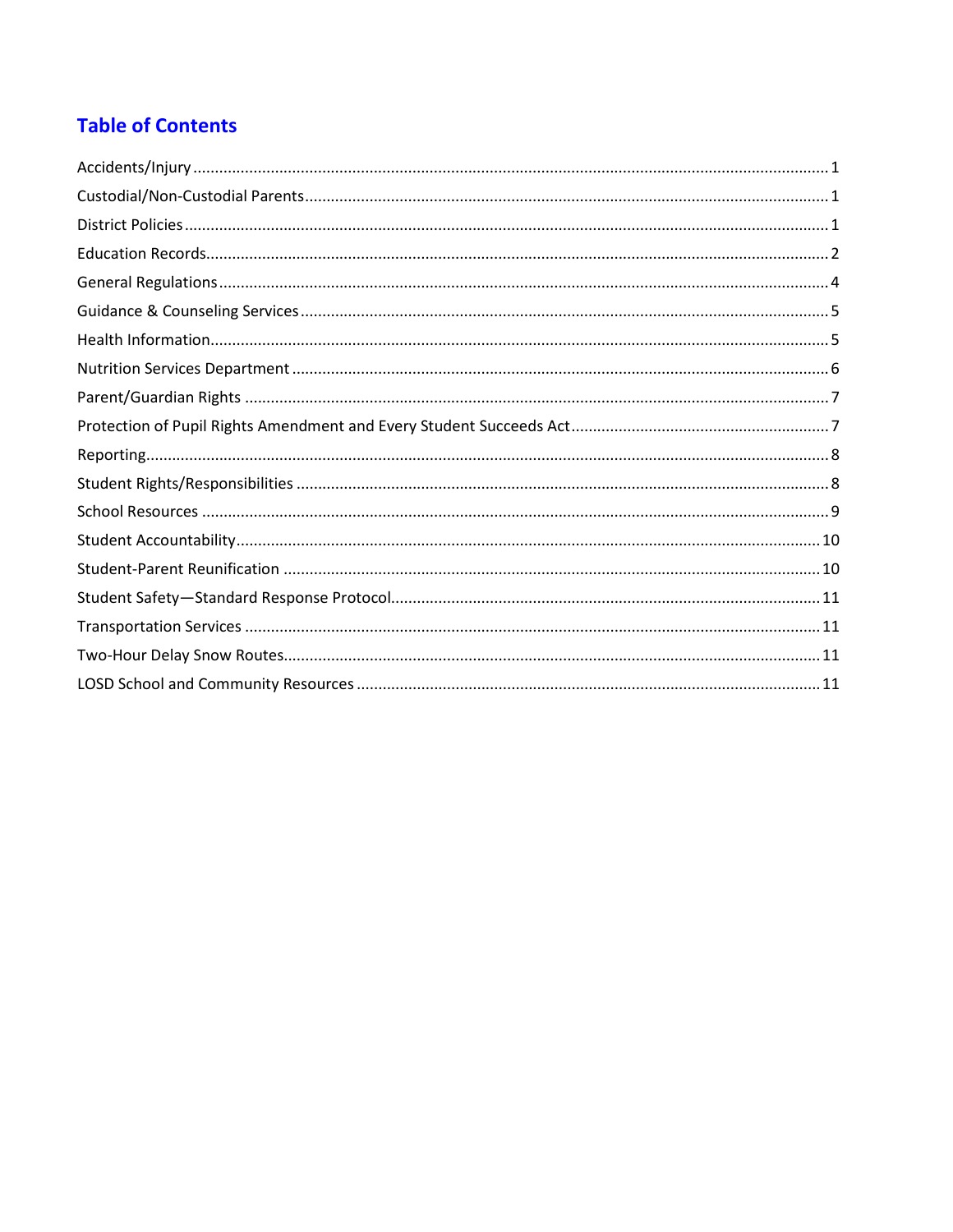# <span id="page-4-0"></span>**Accidents/Injury**



School personnel will seek emergency medical assistance, including ambulance transportation, when such services appear warranted. When services are secured by school personnel, the cost of the services remains the family's responsibility. School personnel will attempt to contact the family or representatives as indicated on the most recently submitted verification form. **It is the family's responsibility to keep the emergency contact information current.** Please call or write your school office with information changes.

## <span id="page-4-1"></span>**Custodial/Non-Custodial Parents**

The District encourages parents to be involved in their child's education and, unless otherwise ordered by the courts, an order of sole custody on the part of one parent shall not deprive the other parent of the following:

- Receiving and inspecting school recordsand consulting with school staff concerning the child's welfare and education; and
- Authorizing emergency medical, dental, psychological, psychiatric or other health care for the child if the custodial parent is,for practical reasons, unavailable.

It is the responsibility of the parent with sole custody to provide any court order that curtails the rights of the non-custodial parent at the time of enrollment or any other time a court order is issued. Non-custodial parents will not be granted visitation or telephone access to the child during the school day. The child will not be released to the non-custodial parent without written permission of the custodial parent or in compliance with parenting time obligations outlined in a court order provided to the District.

In the case of joint custody, the District will adhere to all conditions specified and ordered by the court. The District may request in writing any special requests or clarifications in areas concerning the child and the District's relationship and responsibilities.

#### <span id="page-4-2"></span>**District Policies**

All District policies, including those referenced in this manual, are available for review at the District administration office or online on the LOSD website under School Board [LOSD Policies.](https://policy.osba.org/loswego/) Use the Policy Search button to find the policy you are looking for.

| <b>Sample Search Terms:</b>                         | <b>Lake Oswego School District</b>             |
|-----------------------------------------------------|------------------------------------------------|
| Admission of Nonresident Students                   | <b>Policy Online</b>                           |
| Admission of Resident Students                      | <b>HOME HELP</b>                               |
| Admissions                                          | <b>Policy Search</b>                           |
| All Students Belong                                 | Education Records/Records of Students with     |
| Alternative Education Notification                  | <b>Disabilities Management</b>                 |
| Bias Incident Complaint Procedure                   | <b>Educational Equity</b>                      |
| Communicable Diseases - Students                    | <b>Electronic Communications System</b>        |
| <b>Compulsory Attendance</b>                        | <b>Emergency Closures</b>                      |
| Directory Information                               | <b>Emergency Drills</b>                        |
| Discipline of Students with Disabilities            | <b>Emergency Procedures and Disaster Plans</b> |
| Discipline Procedures for District-Approved Student | <b>Equal Educational Opportunity</b>           |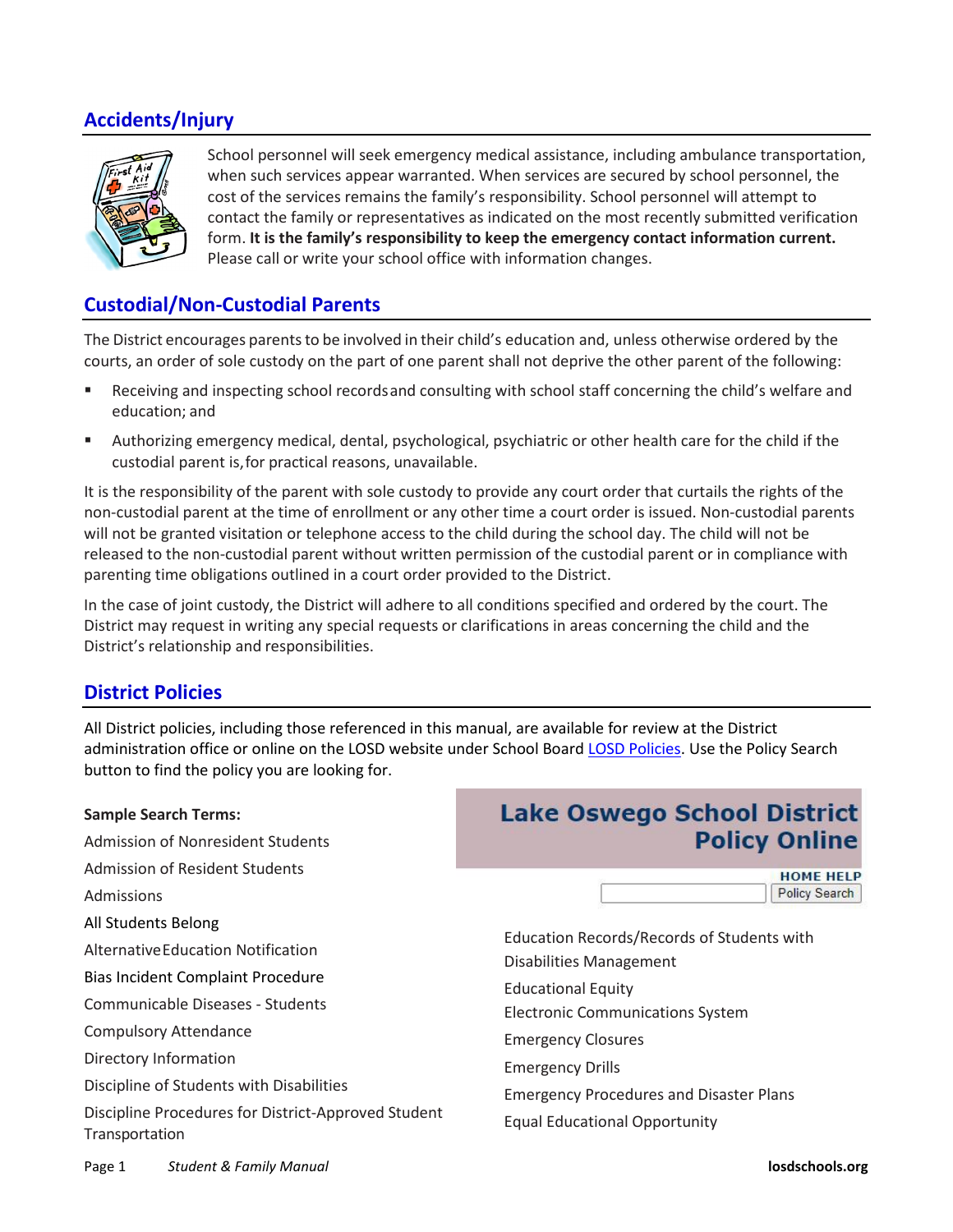| Expulsion                                                                      | Sexual Harassment                                                |
|--------------------------------------------------------------------------------|------------------------------------------------------------------|
| Freedom of Expression                                                          | Special Education - Evaluation Procedures                        |
| Guidelines for Classroom and School Site Observation of<br><b>Students</b>     | Special Education - Free Appropriate Public<br>Education) (FAPE) |
| Hazing, Harassment, Intimidation, Bullying,                                    | Special Education - Procedural Safeguards                        |
| Menacing, Cyberbullying, Teen Dating Violence, or<br>Domestic Violence-Student | <b>Student Activity Fees</b>                                     |
| <b>Incident Report for Elementary Schools</b>                                  | <b>Student Conduct</b>                                           |
| Incident Report for High Schools                                               | <b>Student Conduct on School Buses</b>                           |
| Incident Report for Middle Schools                                             | <b>Student Discipline</b>                                        |
| Kindergarten Early Entrance                                                    | <b>Student Dress and Grooming</b>                                |
| LOSD Administrative Responsive Commitments to                                  | Student Fees, Fines and Charges                                  |
| Racial/Bias/Harassment Incidents                                               | <b>Student Freedom of Assembly</b>                               |
| <b>LOSD Equity Lens</b>                                                        | Student Health Services and Requirements                         |
| <b>Medications</b>                                                             | <b>Student Organizations</b>                                     |
| Nondiscrimination                                                              | Suspension                                                       |
| <b>Personal Electronic Devices and Social Media</b>                            | <b>Threats of Violence</b>                                       |
| Personally Identifiable Information                                            | Title IA/Parental and Family Involvement                         |
| <b>Pregnant and Parenting Students</b>                                         | Transgender and Gender Nonconforming Students                    |
| <b>Program Exemptions</b>                                                      | Use of Restraint and Seclusion                                   |
| <b>Public Complaints</b>                                                       | Use of Tobacco Products, Alcohol, Drugs, or                      |
| <b>Public Conduct on District Property</b>                                     | <b>Inhalant Delivery Systems</b>                                 |
| <b>Public Solicitation in District Facilities</b>                              | Video Cameras on Transportation Vehicles                         |
| Relations with Law Enforcement Agencies                                        | Video Surveillance                                               |
| Reporting of Suspected Abuse of a Child                                        | <b>Visitors to District Facilities</b>                           |
| Reporting Requirements for Suspected Sexual                                    | Visitors to the Schools                                          |
| <b>Conduct with Students</b>                                                   | Volunteers                                                       |
| Secret Societies/ Gang Activity                                                | Weapons in the School                                            |
| Section 504 - Students                                                         |                                                                  |

#### <span id="page-5-0"></span>**Education Records**

The Family Educational Rights and Privacy Act (FERPA) affords parents and students over 18 years of age ("eligible students") certain rights with respect to the student's education records. These rights are:

- 1. The right to inspect and review the student's education records within a reasonable period of time and without unnecessary delay and in no case more than 45 days after the District receives a request for access;
- 2. The right to request the amendment of the student's education records that the parent or eligible student believes areinaccurate, misleading or in violation of the privacy or other rights of the student;
- 3. The right to consent to disclosures of personally identifiable information contained in the student's education records, except to the extent that FERPA authorizes disclosurewithout consent;
- 4. File with the U.S. Department of Education a complaint concerning alleged failures by the District to comply with the requirements of the Family Educational Rights and Privacy Act; and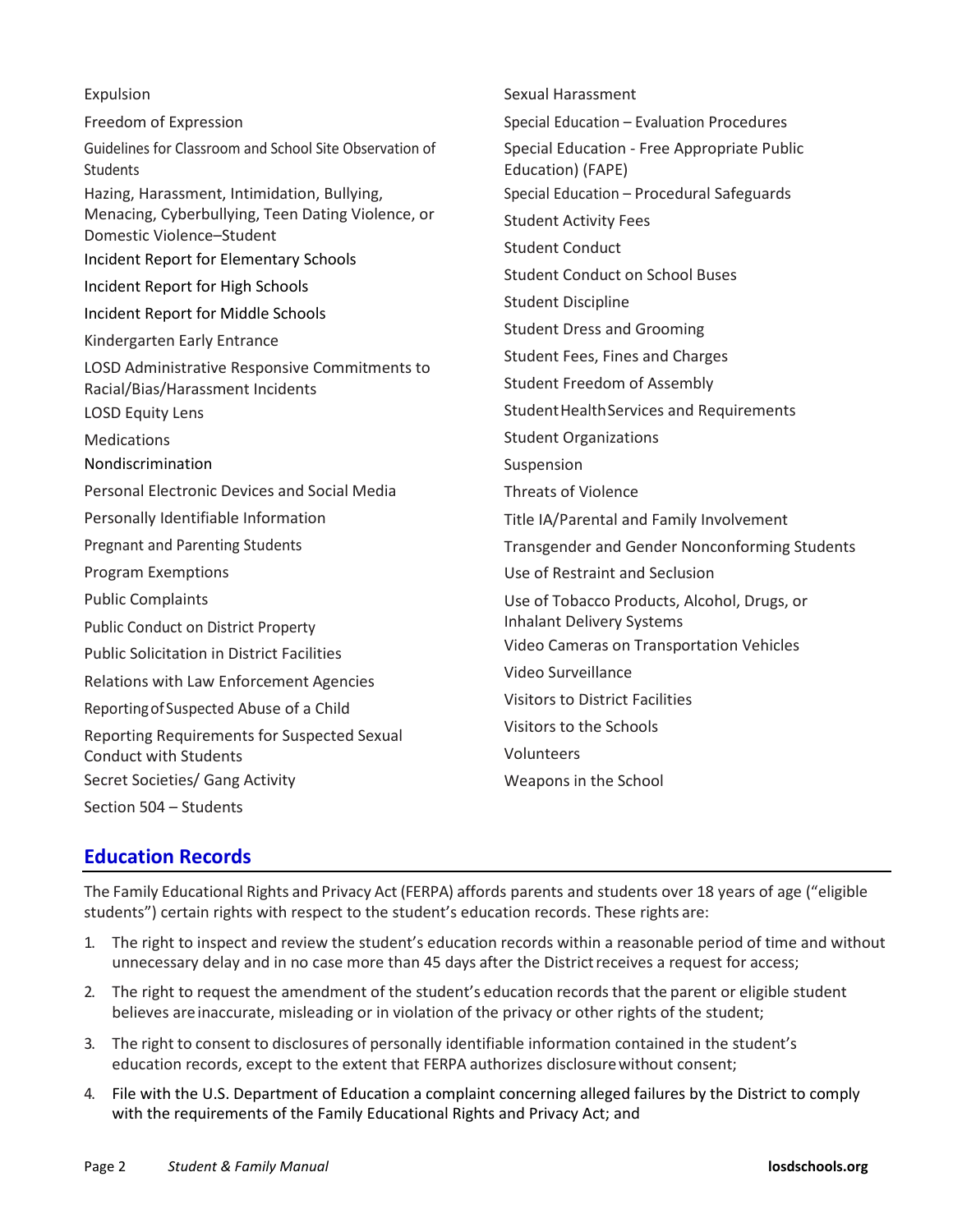#### 5. Obtain a copy of the District's education records policy.

The Lake Oswego School District is authorized to disclose information contained in the student's education records to other school officials, including teachers, within the District who have a legitimate educational interest. As used in this section, "legitimate educational interest" means a District official employed by the District as an administrator, supervisor, instructor or staff support member; a person serving on a school board who needs to review an educational record in order to fulfill his or her professional responsibilities, as delineated by their job description, contract or conditions of employment. Contractors, consultants, volunteers or other parties to whom an agency or institution has outsourced institutional services or functions may be considered a school official provided that party performs an institutional service or function for which the District would otherwise use employees, is under the direct control of the District with respect to the use and maintenance of education records, and is subject to District policies concerning the re-disclosure of personally identifiable information.

**Directory Information**—"Directory Information" is personally identifiable information contained in a student education record which is not generally considered harmful or an invasion of privacy if released. The following categories are designated as directory information. The following directory information may be released to the public through appropriate procedures: student's name; student's address; student's telephone listing; student's photograph; date and place of birth; major field of study; participation in officially recognized sports and activities; weight and height of athletic team members; dates of attendance; grade level, degrees, honor roll designations or awards received; most recent previous school or program attended; under specific, limited release conditions, parent names and contact information will be considered directory information that may be released to the Lake Oswego Schools Foundation for the sole purpose of fulfilling its primary mission, and to each school's parent club for the sole purpose of producing a local directory for school community use.

Directory information or photos may be used for purposes such as school-related fundraising, publication of a student directory, parent organization mailing lists, school yearbook, newspapers, commencement programs, and honor rolls. Photos, videos, and information about students may be used in school and District newsletters, websites, and social media or released to the news media. Information will not be released for commercial purposes.

Within 15 days of enrollment a parent may request, in writing to the school, that all or a portion of this Directory Information not be released while the student is enrolled. This request must be renewed annually.

In addition to the above, the District releases the names, grade level, age, addresses, and telephone listings of high school students to military recruiters for any branch of the United States Armed Forces, or to an institution of higher learning, that requests such information. Within 15 days of enrollment a parent may request, in writing to the school, that their student's information not be released to military or college recruiters. This request must be renewed annually.

The Lake Oswego School District will otherwise keep education records confidential in compliance with federal and state education records laws. Federal and state education records laws include various exceptions to confidentiality and Lake Oswego School District will disclose personally identifiable information from education records pursuant to those exceptions.

**Release of Personally Identifiable Information**—Personally identifiable information will not be released without prior signed and dated consent of the parent, student 18 years or older or emancipated, except as permitted by state and federal laws pertaining to education records.

**ORS 336.187 requires a school District to disclose personally identifiable information, allowed to be disclosed by the federal Family Educational Rights and Privacy Act (FERPA), to court and state and local juvenile justice agencies. Disclosure under this exception must relate to the court's or juvenile justice agency's ability to serve the needs of a student prior to the student's adjudication.**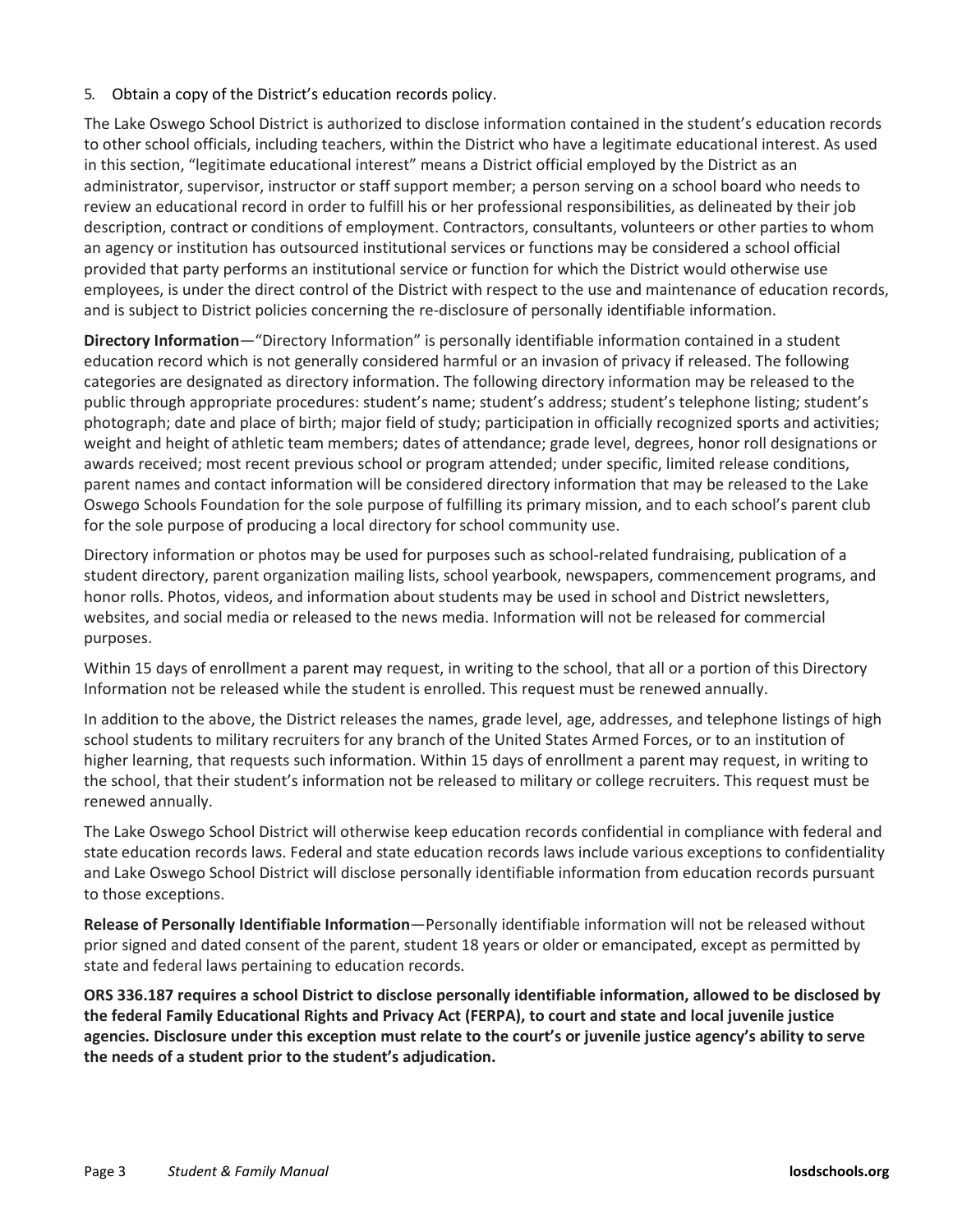Oregon Administrative Rule 581-021-0240, and corresponding District policy, required that we disclose personally identifiable information from education records to comply with a lawfully issued subpoena. Though your consent is not required as a matter of law, we are required to make a reasonable effort to notify the parent/guardian in advance of compliance with the subpoena in all cases. Such advance notice shall provide the parent/guardian with adequate time to petition the court or attorney issuing the subpoena with their objection to the subpoena.

The right to file a complaint with the U.S. Department of Education concerning alleged failures by the District to comply with the requirements of FERPA. The name and address of the Office that administers FERPA is:

Family Policy Compliance Office U.S. Department of Education 400 Maryland Avenue SW Washington, DC 20202-5901

**Transferring Education Records**—The District shall, subject to ORS 326.575, transfer all student education records,



including any ESD records, relating to the particular student to the new educational agency when a request to transfer the education records is made to the District. The transfer shall be made nolaterthan tendaysafter receiptofthe request. For students in substitute care programs, the transfer must take place within five days of a request. Readable copies of the following documents shall be retained:

- a. The student's permanent records, for one year;
- b. Such special education records as are necessary to document compliance with state and federal audits, for five years after the end of the school year in which the original was created. In the case of records documenting speech pathology and physical therapy services, until the student reaches age 21 or 5 years after last seen, whichever is longer. The District may destroy these records after these periods.

Note: Education records shall not be withheld for student fees, fines and charges if requested in circumstances described in ORS 326.575 and applicable rules of the State Board of Education or such records are requested for use in the appropriate placement of a student.

**Request for Amendment of Student's Education Record**—If an eligible student or student's parent(s) believes the education records relating to the student contain information that is inaccurate, misleading or in violation of the student's rights of privacy or other rights, they may ask the building principal where the record is maintained to amend the record. The principal shall decide, after consulting with the necessary staff, whether to amend the record as requested within a reasonable time after the request to amend has been made. The request to amend the student's education record shall become a permanent part of the student's education record.

If the principal decides not to amend the record as requested, the eligible student or the student's parent(s) shall be informed of the decision and of their right to appeal the decision by requesting a hearing.

#### <span id="page-7-0"></span>**General Regulations**

**Building Rules—**Building principals may develop and publish reasonable rules for the operation of their building; these may be in addition to, but not in conflict with, the regulations developed and published by the School District.

**Closed Campus—**The Lake Oswego School District maintains a policy of closed campus at all schools. All students are required to remain on the school grounds during the school day unless excused by the building administration or by special exemption as declared by the School Board.

**Disruptive Conduct—**Disruptive or abusive conduct that deprives other students of their right to learn or to participate in school functions is prohibited.

**Financial Responsibility—**Students or parents of students damaging school property are liable for expense of repair (Lake Oswego School District maintains liability insurance coverage to cover incidents of bodily injury and/or property damage for which the District is liable).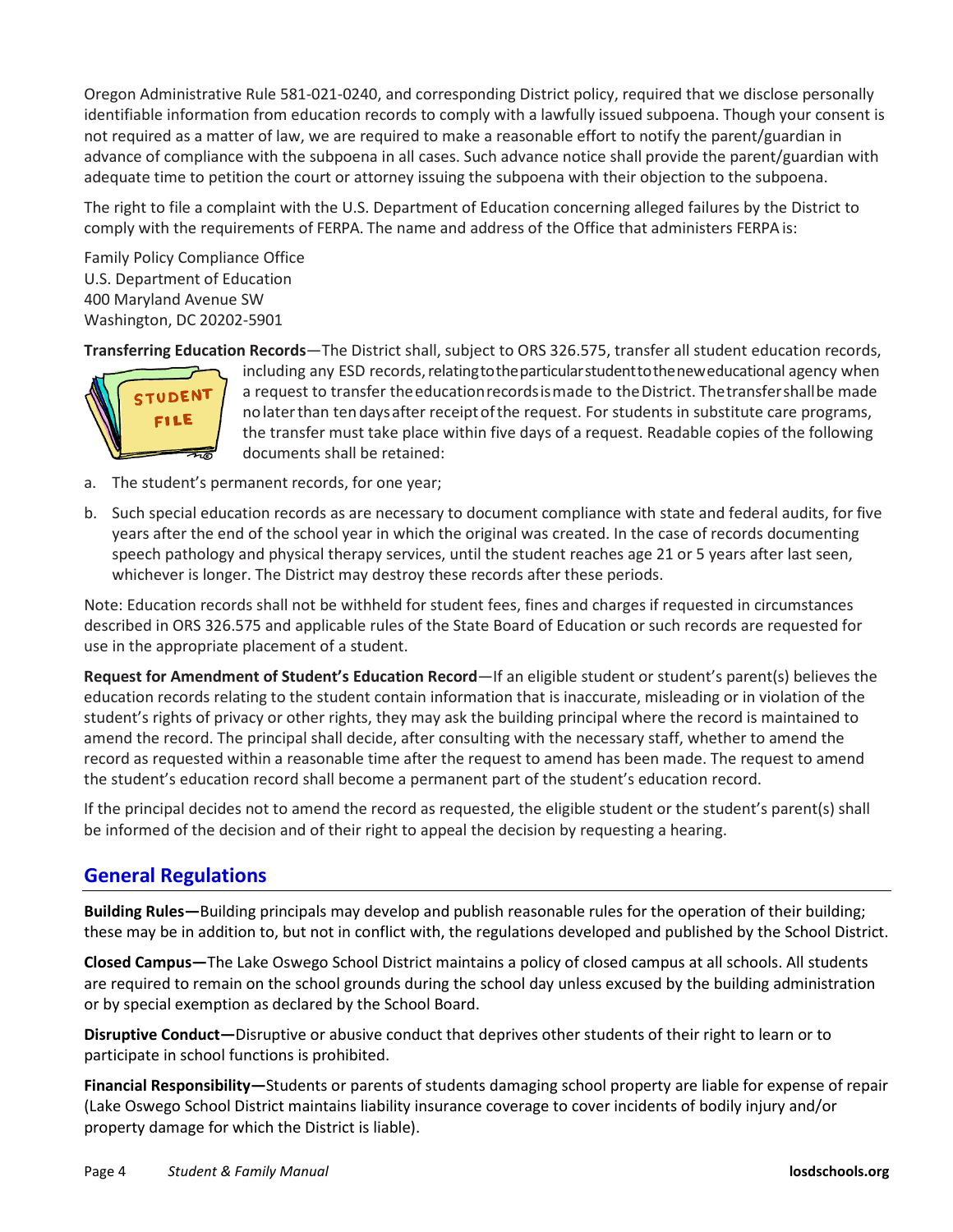**Restitution—**Restitution for damaged property may be monetary or through volunteer work/community service as determined by District officials. The student and the parent or parents having legal custody of the student may be liable for the amount of the assessed damages not to exceed \$5,000, plus costs, if legal action is required (ORS 339.270). The student and the parent or parents having legal custody of the student shall be liable for up to \$7,500 for the torts committed by their child (ORS 30.765). If a plan is developed to cover restitution, copies will be given to the student and the parent.

**Loitering—**For the protection of the school community, persons who cannot demonstrate a legitimate reason for their presence on school property will not be permitted to remain.

**Trespass—**Persons may not be present in unauthorized places or refuse to leave when asked to do so by duly constituted authority.

**Motor Vehicles—**Student vehicles may be operated on school premises subject to the following regulations: (1) All student rules and local and State traffic laws must be followed; (2) All school rules regarding registration and parking must be followed; and (3) Student vehicles are to be considered "off limits" during the school day unless specific permission has been granted by the building administration.

**Right to Petition—**Students have the right to petition for a change in school policies and regulations; circulation of petition is subject to individual building rules.

**School-Sponsored Events—**Students at all school-sponsored events are governed by School District rules and regulations and are subject to the authority of School District officials whether the event occurs on or off school grounds.

# <span id="page-8-0"></span>**Guidance & Counseling Services**

All students have access to a variety of services provided by appropriately licensed personnel, including orientation to programs, schedules and facilities; information concerning school and community resources; interpretation of personal, academic, and assessment results; individual and group counseling; and educational and career planning. Personnel providing these services adhere to principles of ethical behavior by informing students of limitations to confidentiality based on legal requirements and District expectations, including, but not limited to: 1) the implementation of weapons and alcohol and other drugs policies; and 2) the maintenance of the health, safety, and welfare of counselee or others. All school employees are required by law and policy to inform appropriate authorities of conditions that may be potentially disruptive or damaging to the school or District mission, property, or people (e.g., employees, students, parents, community personnel or visitors).

#### <span id="page-8-1"></span>**Health Information**

Health information may be shared with school personnel on a "need to know" basis when information about your child's health is necessary for school personnel to care for and respond to your child's needs. It may be necessary to best serve the interests of your child that you sign a release of information between the school District and health care providers.

**Emergency Information**—The school must have a way to reach you in an emergency. It is the responsibility of the parent/guardian to keep emergency information up-to-date.

**Immunizations and Oregon Law**—Oregon law requires that students have a current immunization record or a medical or non-medical exemption at school. The required immunization schedule can be found at[: Immunization](https://www.losdschools.org/Page/1962)  [Requirements.](https://www.losdschools.org/Page/1962) Students not in compliance with the immunization requirements may not attend school and will be excluded.

**District Nurses**—The District Nurse is a registered nurse (RN) and is a key person for keeping students safe and well at school. The District Nurses each cover multiple schools. School staff are trained in first

Page 5 *Student & Family Manual* **losdschools.org** aid and can help children who become sick or injured at school, with direction from a District Nurse. You may call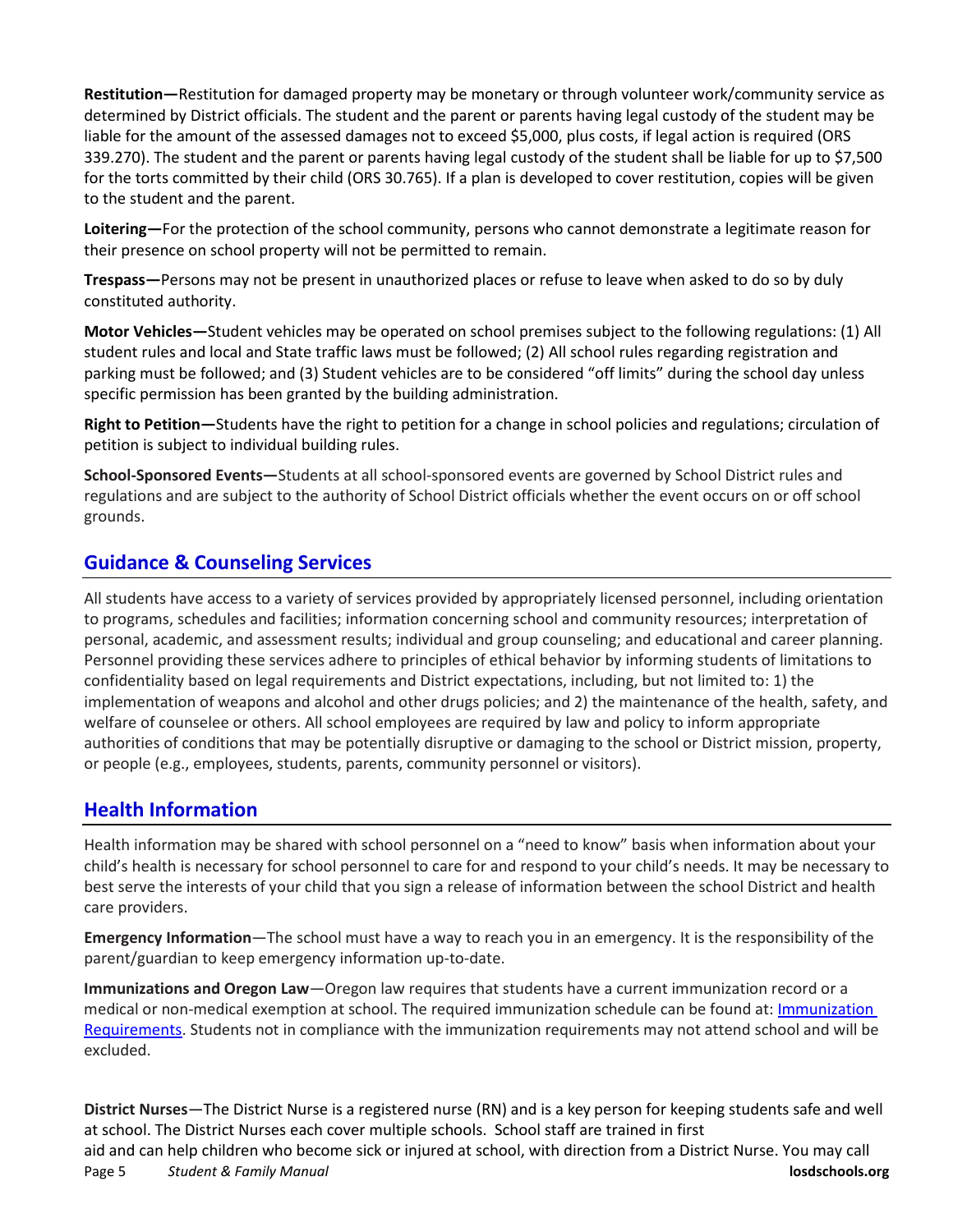the school if you would like to meet with a nurse. More information can be found at the [District Nurse webpage](https://www.losdschools.org/Page/1945) on the Lake Oswego School District website.

**Health Screenings**—Oregonlawprovidesthatvisionandhearingscreenings shall be done to help identify hearing and vision concerns. The District Nurses oversee vision screenings. Speech Pathologists conduct hearing screenings on an individual basis.

**Medication Administration at School**—The District recognizes that administration of medicationto studentsmaybe necessaryatschool. Allrequests to administer medication to a student shall be made by the parent in writing, including written instructions for the administration of the medication. Medication provided to schools must be accompanied with original bottle /medicine package. Please obtain and read the Medication Information for Parents document and Medication Authorization Form from your school office.

**Self-Medication**—A student in grade K through 12 may be permitted to administer medication to themselves without assistance from designated personnel. A student shall not administer medication to themselves until the necessary permission form and written instructions have been submitted to the school as required by the District. Please refer to Policy JHCD/JHCDA-AR for the specific requirements.

**Contagious Diseases**—To decrease the spread of contagious diseases in schools, inform your school if your child is having any of the symptoms of contagious disease in the following link: Please [Keep Ill Students Out of School.](https://drive.google.com/file/d/1GOM0RveLtD78njH1inzmlGcWw41dEkCE/view?usp=sharing)

# <span id="page-9-0"></span>**Nutrition Services Department**

Nutrition Services serves meals that meet USDA nutrient standards every school day at all sites. At breakfast, students are offered 4 servings from 3 food groups (fruit, whole grains, low fat/non-fat dairy). Students must take 3 servings for the meal to be considered a "complete" meal, and 1 of the 3 servings must include at least a  $\frac{1}{2}$  cup of fruit or vegetable. At lunch, students are offered foods from 5 different food groups



(fruit, vegetables, whole grains, low fat/non-fat dairy & protein). They must take 3 of the 5 servings, and 1 of the servings must include at least a ½ cup of fruit or vegetables for the meal to be "complete".

All foods sold to students on campus during the school day other than school meals must meet Oregon Smart Snack [Standards.](https://www.ode.state.or.us/wma/nutrition/snp/oregon-smart-snack-3-28-14-for-web-rev-06-12-2014.pdf)

**Meal Times**—Mealtimes are determined by each individualschool's schedule. Please check with your student's school for the most current information.

**Menus**—Menus for breakfast and lunch for the current and succeeding months, as well as the A la Carte menus are posted on the Nutrition [Services webpage.](https://www.losdschools.org/domain/57)

**Modified Meals**— A parent or guardian will need to complete a [medical form](https://drive.google.com/file/d/1JJhZRRxvfrTSIFVQHeJCjc0vD_Cciehc/view?usp=sharing) in order to receive a modified meal. This includes meals that must avoid specific allergens.

**Cost Waivers**—The free meals waivers that allow us to provide free meals to all students will be expiring on June 30th, 2022. School meals for the **22-23** school year will be broken down into free, reduced and paid categories. Below you will find information on how to fill out an application.

While it is not currently essential to complete either the USDA or Oregon Expanded Income application, we encourage families that might be eligible to do so at your earliest opportunity. You can fill out the application online. Go to: <https://www.ode.state.or.us/apps/frlapp>

**School Café Meal Account Set Up Information**—A **SchoolCafe** account will need to be created for each student in order to make meal or a la carte purchases. Lake Oswego School District - Nutrition Services, uses a software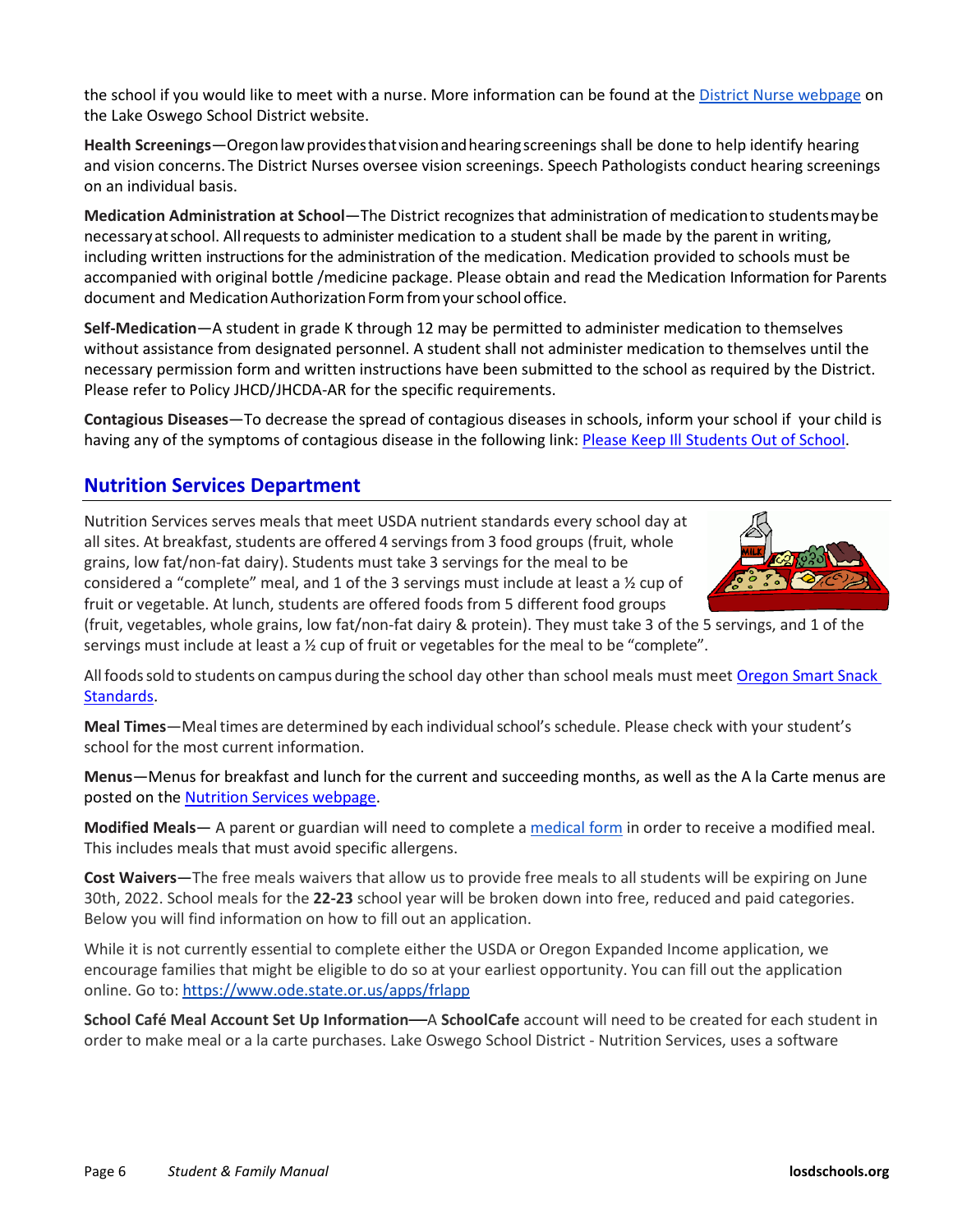program called **PrimeroEdge/School Cafe**. SchoolCafes' integrated solutions allows nutrition services information to live in one centralized cloud-based system.

Any balances from the previous MySchoolBucks software have been transferred over to SchoolCafe.

In order to set up an account or check the balance of your student's meal account, you will need to create a parent/guardian account. Follow these links for instructions and the webpage:

> <http://docs.primeroedge.com/SchoolCafe/SchoolCafe+Setup+Quick+Card.pdf> <https://www.schoolcafe.com/>

#### <span id="page-10-0"></span>**Parent/Guardian Rights**

Parents/guardians have a right to:

- a. Receive regular official reports of the student's academic progress and attendance.
- b. Make recommendations and give inputto educational planning.
- c. Request and be granted conferenceswith teachers and/or the principal.
- d. Receive explanations from teachers concerning their reporting ofstudent performance.
- e. Receive information and prompt notification of inappropriate or disruptive behaviors by their children and any disciplinary action taken by administrators or other schoolstaff.
- f. Read all school records pertaining totheir students, within appropriate guidelines.
- g. Obtain full information from the school or District office on any rights referred to but not explained in this manual.
	- The Lake Oswego School District has an obligation to ensure meaningful communication with all parents in a language they can understand and to adequately notify all parents of information about any programs, services, or activities.
- h. Parents may request information concerning the qualifications of their child's professional classroom teacher and, if appropriate, any paraprofessional that is providing services. As parents, you are entitled to the following information:
	- If your child's teacher has completedthe licensing standards which meet state requirements for the grades taught.
	- **If your child's teacher teaches underan emergency or provisional status.**
	- The academic degree(s) or other professional certification of your child's teacher.
	- If your child receives services from paraprofessionals andinformation about their training.

#### <span id="page-10-1"></span>**Protection of Pupil Rights Amendment and Every Student Succeeds Act**

The Protection of Pupil Rights Amendment (PPRA) (20 USC Sec. 1232h; 34 CFR Part 98) applies to programs that receive funding from the U.S. Department of Education. PPRA is intended to protect the rights of parents and students in accordance with Every Student Succeeds Act (ESSA) (2015), the District affirms the right of parents, upon request, to inspect:

1. A survey created by a third party before the survey is administered or distributed by the District to a student, including any District survey containing "covered survey items" as defined by ESSA;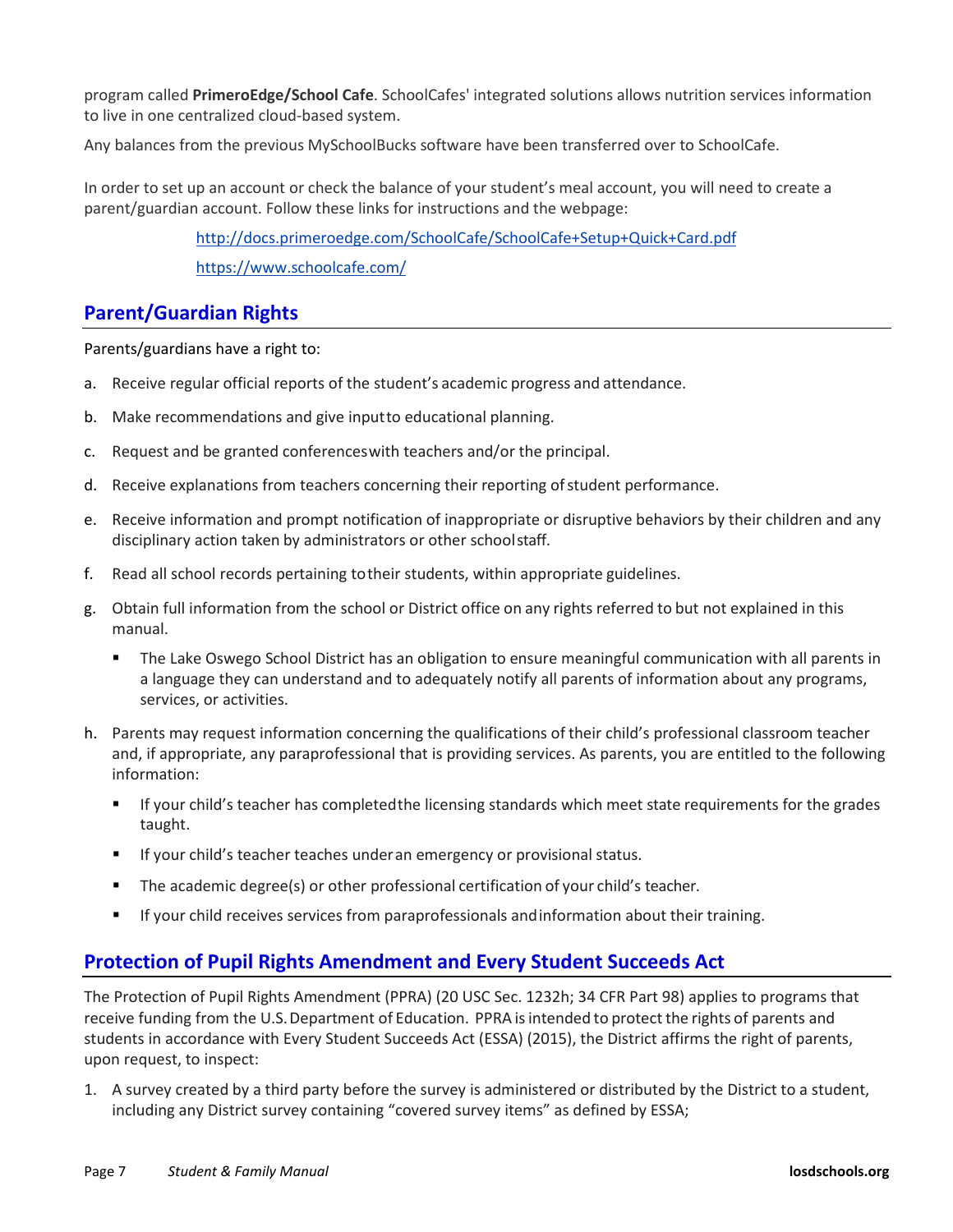- 2. Any instructional material used by the District as part of the educational curriculum for the student;
- 3. Any instrument used in the collection of personal information from students for the purpose of marketing or for selling that information or otherwise providing that information to others for that purpose.

As provided by law, parents of District students will also, upon request, be permitted to excuse their student from "covered activities" as defined by ESSA. The rights provided to parents under this policy, transfer to the student when the student turns 18 years old, or is an emancipated minor under applicable state law.

# <span id="page-11-0"></span>**Reporting**

**SafeOregon Tipline**—SafeOregon is a statewide school safety tip line that gives students, parents, schools and their communities a way to anonymously report school safety threats or potential acts of violence. SafeOregon is another path for communicating with school administration when school safety incidents occur.

Students, parents, and school staff can report a tip the following ways:

- Call or text: 844-472-3367
- Email: [tip@safeoregon.com](mailto:tip@safeoregon.com)
- <span id="page-11-1"></span>Online:<https://www.safeoregon.com/>

# **Student Rights/Responsibilities**

**Due Process**—When an alleged offense occurs, the following action is appropriate:

- The student will be informed of the conduct involved, the nature of the charge, and will be given the opportunity to present the student's view of occurrence. If discipline is to follow, the student will be informed of the immediate action, reasons for its administration, and subsequent procedures to be followed.
- When a student is suspended or when stronger discipline is contemplated, the student's parents will be notified as soon as possible. In working through disagreements, a hearing may be requested. District procedure for the conduct of a hearing shall be followed if a hearing is held.
- District appeals policies will be applied when a disagreement exists concerning application of discipline.

**Restorative Justice and Restorative Practices**—Restorative Practices are based in the belief that positive relationships are central to our community. Restorative practices give us the opportunity to fix the situation first and then decide what consequences are meaningful and logical. The Restorative Process takes an incident that might otherwise result in punishment and exclusion and creates opportunities for students to:

- Become aware of the impact of their behavior.
- Understand the obligation to take responsibility for their own actions.
- Take steps towards making things right.
- In schools, Restorative Practices is a differentiated, relational approach to managing student behavior proactively and reactively. It is not a program but rather a process that consists of three steps: Connect, Correct and Consequence.

**Tobacco, Alcohol, and Drugs**—Possession, use, evidence of us, sale, or supply of the following is prohibited: marijuana, any substance classified as a narcotic, dangerous drugs, other controlled substances, any alcoholic beverages, any "look-alike" drug, or any substance represented as a drug. School Board policies prohibit the use or possession of tobacco by students or use by anyone on school property at any time. Use of tobacco, smokeless tobacco, tobacco-like-products, nicotine or nicotine delivering devices, chemicals or devices that produce the physical effect of nicotine substances or any other tobacco substitute (e.g., e-cigarettes, smokeless inhalers, or vaporizer pens) is prohibited.

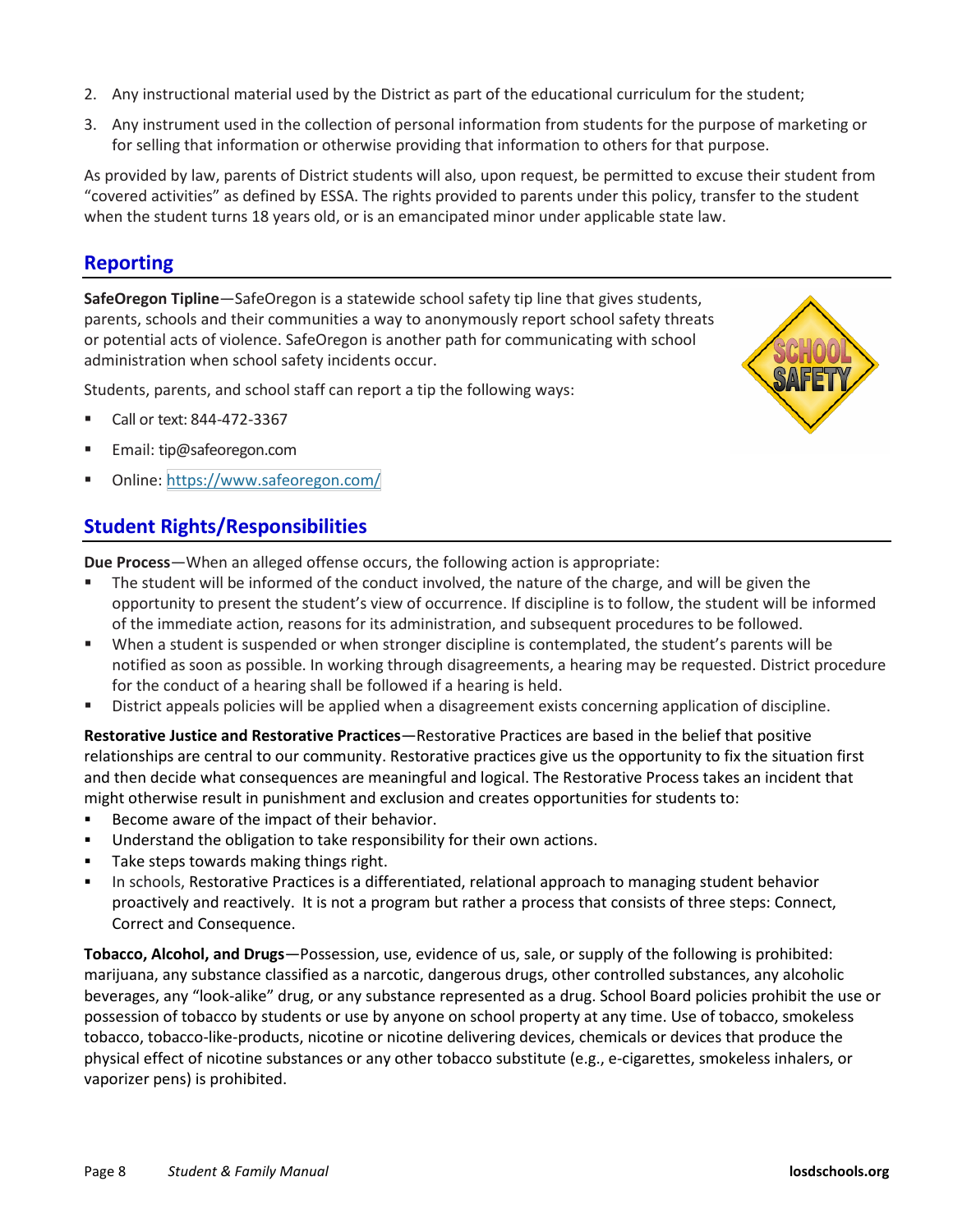**Dangerous Weapons**—Students are prohibited from possessing, carrying, exhibiting, and displaying weapons, firearms, explosives, knives, or other dangerous objects while on school property or at school-sponsored events. Federal law requires mandatory expulsion for one calendar year for students in violation of this regulation. Any device that is used with the intent to harm, threaten, or harass is considered a weapon.

**Violation of School Regulations**—Violation of school regulations may lead to discipline sanctions up to and including suspension or expulsion.

**Search and Seizure**—School officials may search students and their personal property, including any property or facility provided by the school if school officials believe an illegal act or a school rule/regulation violation has or may be committed. Searches may include reasonable detention for questioning. School officials may seize property deemed injurious or detrimental to others.

**Required Reports to Law Enforcement**—Violations of the District's rules related to guns and dangerous weapons, vandalism, the intentional or reckless destruction of material amounts of school property and causing severe bodily injury must be reported to the police. A school official shall inform the appropriate law enforcement agencies when a student is suspected of committing other illegal acts on the school campus or at a school-sponsored activity.

School personnel are responsible for cooperating and not interfering with law enforcement personnel. LOSD is also responsible for allowing law enforcement officials to have access to students during school time.

**Guidelines for Police Interviews at School**—When a police officer initiates a request to speak with a student, the administrator will contact the parent/guardian to seek permission for the interview. If the law enforcement officer determines that the police have the right and authority to conduct an interview of the student under applicable law without parental contact and consent, and if the officer determines that legitimate law enforcement purposes will be otherwise obstructed, impaired, or hindered, the officer will proceed after informing the administrator.

**Student Rights**—Students have a choice to speak with the officer or to refuse to speak and return to class. School personnel have no authority to waive the student's constitutional or statutory rights, including the right to remain silent or have an attorney.

**School Communication with Law Enforcement Personnel**—School rule violations that will be reported to the police include possession or use of a weapon; alcohol or other drug use, possession, or sale; arson; serious assault; or threats of harm to other students, staff, or individuals. Other school rule violations may also be reported if the principal or designee determines there is a compelling reason to do so.

#### <span id="page-12-0"></span>**School Resources**

Your child's school has professionals trained in intervention and support who can provide you with confidential advice, information and a District listing of private sources of counseling. Contact your school if you would like to speak with a:

- School Psychologist
- Student Support Specialist
- District Nurse
- **Homeless Student/Family Liaison**
- School Counselor/Wellness Counselor
- School Resource Officer (SRO)

<span id="page-12-1"></span>The Lake Oswego School District promotes prevention through education, skill building, the provision of healthy activities, and home and community involvement. School and Community Resources have been provided with the intent of encouraging communication among parents, schools, and the Lake Oswego community.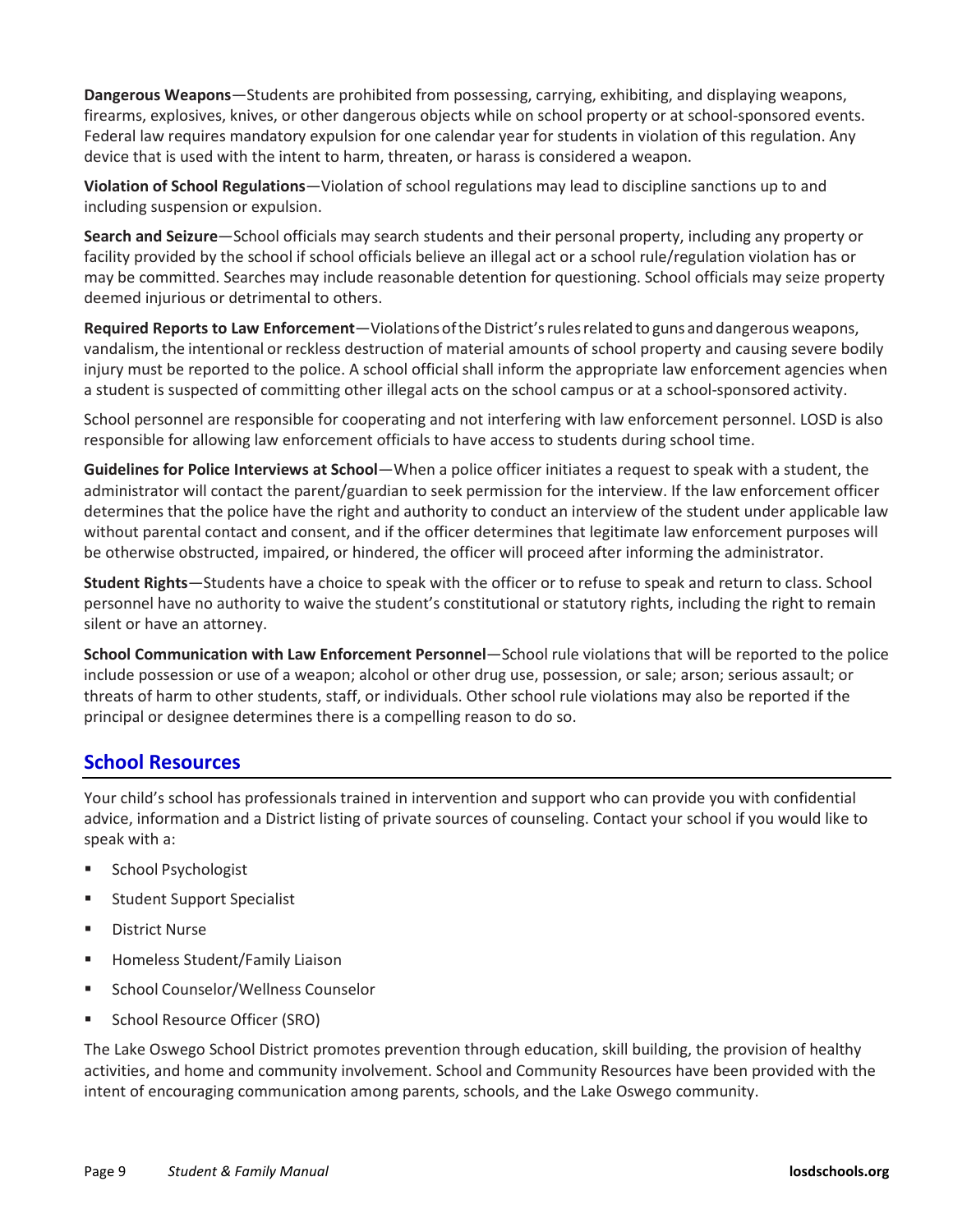### **Student Accountability**

The Student Rights and Responsibilities policy preserves the rights of all students attending our schools and provides an instructional framework for teaching appropriate social behaviors. The following rights and responsibilities are granted to all students in an effort to promote a positive, caring atmosphere that encourages cooperation and good citizenship. Our goal is an environment that maximizes student growth and learning.

All students have a right:

- To learn in a supportive and safe environment.
- To have their feelings and property respected.
- To have clean surroundings.
- To be free from physical and verbal abuse.

Students will show responsibility by:

- Arriving on time and attend school regularly.
- Complying with the policies and regulations of the District, the rules of the school attended, and the direction of the school staff.
- Conducting themselves in a manner respectful and considerate of the personal and property rights of other students and the staff.
- **Participating in the program of coursework and activities and complete requirements of the program.**
- Putting forth their best effort on tests, assignments and class participation.
- **Phonomal Exercice 2** Demonstrating respect toward their instructors and peers by encouraging and facilitating learning.
- Conversing with others and assist other students when it is in a manner that is not inconsistent with testing or assignment instructions to help facilitate learning.
- Submitting work, examinations, reports, and/or projects that are their own and not:
	- $\triangleright$  Representing the work of others as their own (plagiarism);
	- $\triangleright$  Using unauthorized assistance in academic work;
	- $\triangleright$  Using or share prohibited study aides or other written materials on tests or assignments, before or during tests or assignments in violation of directions by the class instructor or proctor;
	- $\triangleright$  Giving unauthorized assistance to other students;
	- $\triangleright$  Modifying, without faculty approval an examination, paper or electronic record or report for the purpose of obtaining credit; or knowingly share false information or knowingly mislead another to reach a false answer or conclusion.
- Conducting themselves in a manner that will not bring discredit upon them and other members of the school community.

#### <span id="page-13-0"></span>**Student-Parent Reunification**



In the event of an emergency or critical incident, Lake Oswego School District is accountable forthe reunification of students with their parents or guardians. The Student-Parent Reunification plan is used to achieve successful reunification through an orderly process that maintains the chain of custody for every student.

If a reunification is necessary, parents and guardians will be notified. The school or District will use broadcast phone or text messaging to distribute information on what has occurred, where to report, and what to bring. Parents and guardians will be required to present valid ID to pick up their student(s). Do not go to the school to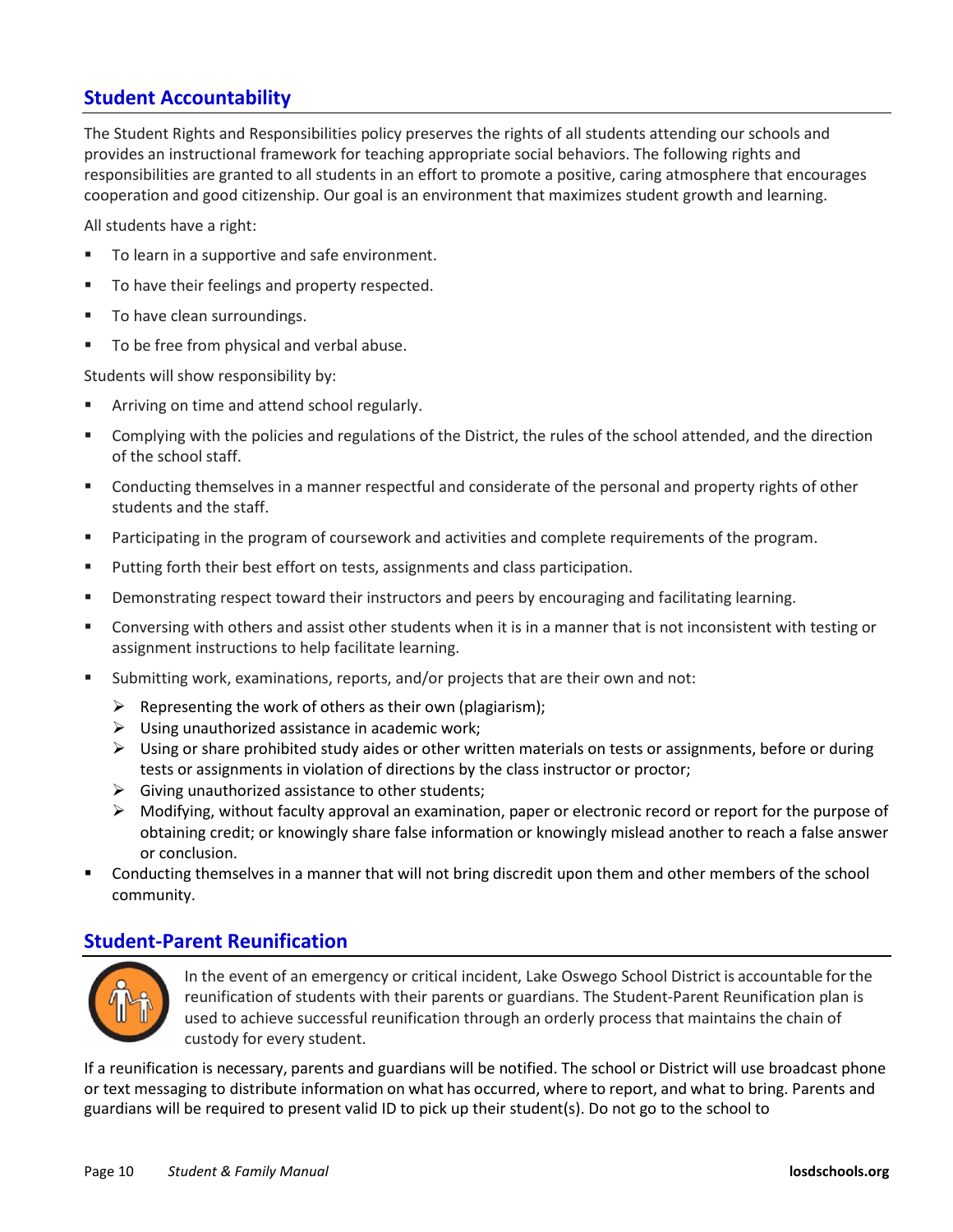pick up your child unless you have been given instructions to do so. For more information see the Standard Reunification Method information sheet on the [Safety and Security webpage.](https://www.losdschools.org/Page/7314)

# <span id="page-14-0"></span>**Student Safety—Standard Response Protocol**



A critical ingredient in the safe school recipe is the classroom response to an incident at school. Weather events, fire, accidents, intruders, and other threats to student safety are scenarios that are planned and trained for by students, teachers, staff, and administration. For more information see the Standard Response Protocol information sheet on the [Safety and Security webpage.](https://www.losdschools.org/Page/5009)

#### <span id="page-14-1"></span>**Transportation Services**

Please check the District website for information on bus services for your child. The bus routes for the school year are published by the local newspaper prior to the opening of school and can also be found on the Lake Oswego School District website under the link, Bus Routes.



Bus services are contracted and coordinated through Student Transportation of America. Buses load and students disembark near the front or back at each school. If you have questions regarding bus transportation, please contact (503) 387-5078. You may also contact your school office.

The student conduct policies apply to all students on the bus as well as the bus stop, and to and from school. Students who consistently are unable to comply with the guidelines and safety procedures may be denied bus transportation. Students will receive instruction on these guidelines and procedures at specified times throughout the year (beginning of the school year, after winter break, after spring break). The Board, as a part of the District's ongoing program to improve student discipline and ensure the health, welfare and safety of all those riding school transportation vehicles, may utilize video cameras on any school vehicles transporting students to and from curricular and extracurricular activities.

**Uninvited Entry on a School Bus**—Uninvited people entering our buses could face arrest for Interfering with Public TransportationORS 166.116 and/or Disorderly Conduct ORS 166.025.

#### <span id="page-14-2"></span>**Two-Hour Delay Snow Routes**



When the District calls for a Two-hour Delay, Transportation will run the published Snow Routes with all buses delayed two hours in the morning for student pick up. For example, if your student's stop time is 8:05 AM, the stop time for a 2-hour delay will be 10:05 AM. Afternoon stop times run as regularly scheduled for Snow Routes.

#### <span id="page-14-3"></span>**LOSD School and Community Resources**

| Updated on 6/10/2022                                       | *Other resources may exist |  |
|------------------------------------------------------------|----------------------------|--|
| <b>24 HOUR CRISIS LINES</b>                                |                            |  |
| 24 hour Mental Health Crisis Line                          | 1-888-414-1553             |  |
| Alcohol & Drug Hotline                                     | 1-800-923-4357             |  |
| Child Abuse/Neglect Hotline - 24 hour Child Abuse Hotline  | 971-673-7112               |  |
| Clackamas Mental Health Center (CMHC)                      | 503-655-8585               |  |
| Domestic Violence Resource Center - 24 hour Crisis Hotline | 800-799-7233               |  |
| Lines for Life                                             | 503-244-5211               |  |
| National Runaway Safeline                                  | 1-800-786-2929             |  |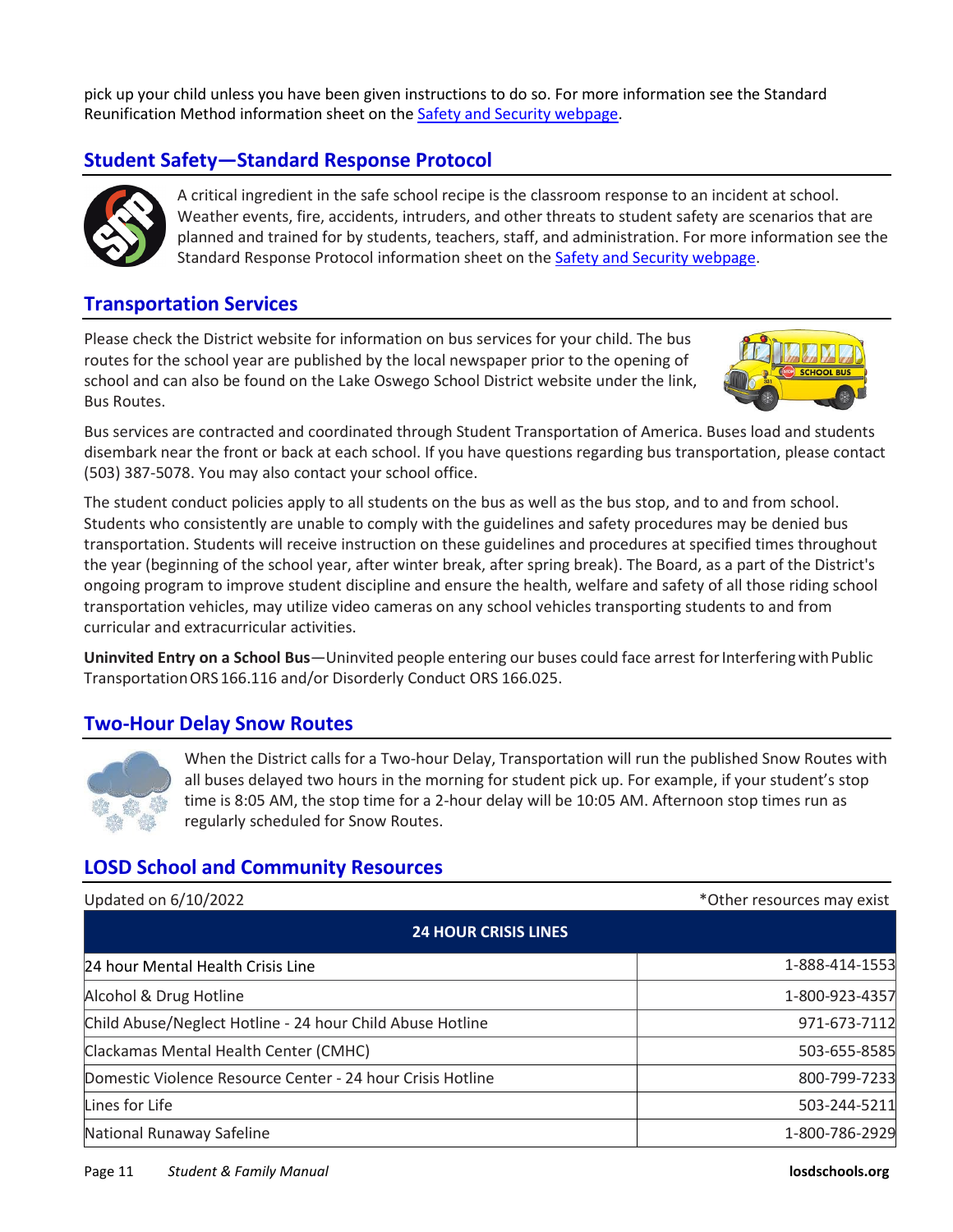| National Suicide Prevention Hotline                                                                 | 1-800-273-8255                          |  |  |  |
|-----------------------------------------------------------------------------------------------------|-----------------------------------------|--|--|--|
| North Clackamas ODHS Child Welfare Office                                                           | 1-800-628-7876                          |  |  |  |
|                                                                                                     | 855-503-SAFE (7233)                     |  |  |  |
| Sexual Assault Resource Center                                                                      | 503-626-9100                            |  |  |  |
| Suicide Lifeline                                                                                    | 1-888-640-5311<br>1-800-273-TALK (8255) |  |  |  |
| Youthline - Lines for Life (Staffed by teens every day from 4:00 -10:00 p.m.)                       | 1-877-968-8491                          |  |  |  |
|                                                                                                     |                                         |  |  |  |
| <b>ALCOHOL/DRUG COUNSELING SERVICES</b>                                                             |                                         |  |  |  |
| Alcoholics Anonymous: for people who want to stop drinking                                          | 503-223-8569                            |  |  |  |
|                                                                                                     | www.pdxaa.org<br>503-292-1333           |  |  |  |
| Al-Anon/Alateen (for family, friends and teens or alcoholics)                                       |                                         |  |  |  |
| Clackamas County Behavioral Health Division (comprehensive mental health<br>and addiction services) | 503-742-5335                            |  |  |  |
| Cocaine Anonymous Helpline                                                                          | 503-256-1666                            |  |  |  |
| Lifeworks NW                                                                                        | 503-645-9010                            |  |  |  |
| Nicotine Anonymous Helpline                                                                         | 1-877-879-6422                          |  |  |  |
| Oregon Behavioral Health Access Helpline                                                            | 1-800-923-4357                          |  |  |  |
| Rimrock Trails Residential Treatment Center                                                         | 541-447-2631                            |  |  |  |
| Oregon Drug & Alcohol Helpline                                                                      | 1-800-923-4357                          |  |  |  |
| <b>CLOTHING</b>                                                                                     |                                         |  |  |  |
| Clackamas Service Center                                                                            | 503-771-7914                            |  |  |  |
| PTA Clothes Closet of Clackamas County                                                              | 503-502-6852                            |  |  |  |
| <b>DISABILITY ADVOCACY</b>                                                                          |                                         |  |  |  |
|                                                                                                     | 503-243-2081                            |  |  |  |
| Disability Rights Oregon                                                                            | https://droregon.org/                   |  |  |  |
| Dyslexia Information & Resources                                                                    | https://www.losdschools.org/Page/4772   |  |  |  |
| Fact Oregon: Empowering Families Experiencing Disability                                            | 1-888-988-3228                          |  |  |  |
|                                                                                                     | https://factoregon.org/                 |  |  |  |
| <b>FOOD</b>                                                                                         |                                         |  |  |  |
| Clackamas Service Center                                                                            | 503-771-7914                            |  |  |  |
| Oregon Food Bank                                                                                    | 503-282-0555                            |  |  |  |
| SNAP - Supplemental Nutritional Assistance Program (Food Stamps)                                    | 503-731-3400                            |  |  |  |
| North Clackamas                                                                                     | 1-800-628-7876                          |  |  |  |
| <b>GIRLS ADVOCACY</b>                                                                               |                                         |  |  |  |
| Coalition of Advocates for Equal Access for Girls                                                   | 503-297-2217                            |  |  |  |
|                                                                                                     | https://www.equalaccessforgirls.org/    |  |  |  |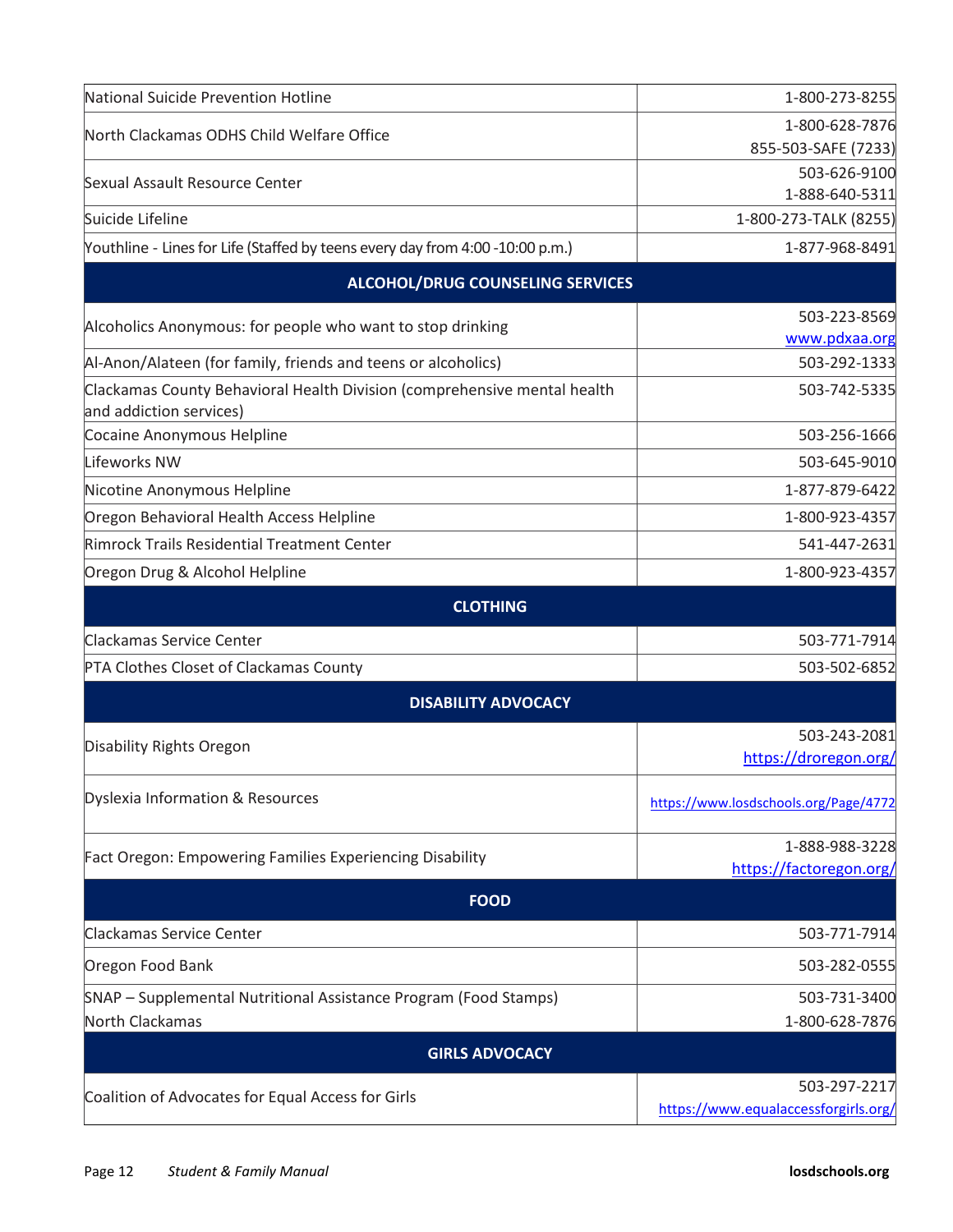| Girls, Inc. of the Pacific NW Oregon                        | 503-230-0054<br>http://www.girlsincpnw.org/         |  |  |  |
|-------------------------------------------------------------|-----------------------------------------------------|--|--|--|
| <b>HEALTH</b>                                               |                                                     |  |  |  |
|                                                             | 503-650-5697                                        |  |  |  |
| Clackamas County Health, Housing, and Human Services (H3S)  | www.clackamas.us/h3s                                |  |  |  |
| Clackamas County Health and Wellness Centers                | 503-655-8471                                        |  |  |  |
| Oregon Health Plan (OHP)                                    | 1-800-699-9075                                      |  |  |  |
| Poison Control Center - Overdose/Poison (Oregon)            | oregon.gov/DHS/healthplan<br>1-800-222-1222         |  |  |  |
|                                                             |                                                     |  |  |  |
| <b>LGBTQIA+ YOUTH ADVOCACY &amp; EDUCATION</b>              |                                                     |  |  |  |
| GLSEN Oregon (Gay, Lesbian, and Straight Education Network) | https://www.glsen.org/chapter/oregon                |  |  |  |
| Oregon Safe Schools & Communities Coalition                 | https://www.oregonsafeschools.org/                  |  |  |  |
| PFLAG (Parents, Families, & Friends of Lesbians and Gays)   | 503-232-7676                                        |  |  |  |
|                                                             | www.pflagpdx.org                                    |  |  |  |
| SMYRC (Sexual & Gender Minority Youth Resource Center)      | 503-872-9664<br>www.smyrc.org                       |  |  |  |
|                                                             | 503-901-5971                                        |  |  |  |
| The Living Room                                             | https://www.thelivingroomyouth.org/                 |  |  |  |
| TransActive                                                 | 503-252-3000                                        |  |  |  |
| <b>MENTAL HEALTH AND COUNSELING SERVICES</b>                |                                                     |  |  |  |
| Clackamas County Behavioral Health Division Intake          | 503-742-5335                                        |  |  |  |
| Dougy Center Grief Support & Resources                      | 503-775-5683                                        |  |  |  |
|                                                             | https://www.dougy.org/                              |  |  |  |
| Kaiser Permanente Mental Health/Addiction Medicine          | 503-653-3451                                        |  |  |  |
| Lifeworks NW                                                | 503-684-1424                                        |  |  |  |
|                                                             | https://northwestbhs.com                            |  |  |  |
| Northwest Behavioral Health Care                            | 503-722-4470<br>503-200-0382                        |  |  |  |
| Suicide Bereavement Support Group                           | https://www.sbsnw.org/portland-metro                |  |  |  |
| <b>OTHER USEFUL RESOURCES</b>                               |                                                     |  |  |  |
| Boys and Girls Aid Society                                  | 503-222-9661                                        |  |  |  |
| <b>Clackamas County Parent Education Program</b>            | https://www.clackamas.us/ccrs/pare<br>nts.html      |  |  |  |
| Community Alliance of Tenants                               | 503-288-0130                                        |  |  |  |
| Oregon Gambler's Anonymous Helpline                         | 1-877-695-4648                                      |  |  |  |
| Outside In - Portland                                       | 503-535-3800                                        |  |  |  |
| <b>Planned Parenthood</b>                                   | 503-788-7273                                        |  |  |  |
|                                                             | 503-655-8575                                        |  |  |  |
| Shelter Referral - Clackamas County                         | https://www.clackamas.us/guide/housing<br>resources |  |  |  |
|                                                             |                                                     |  |  |  |